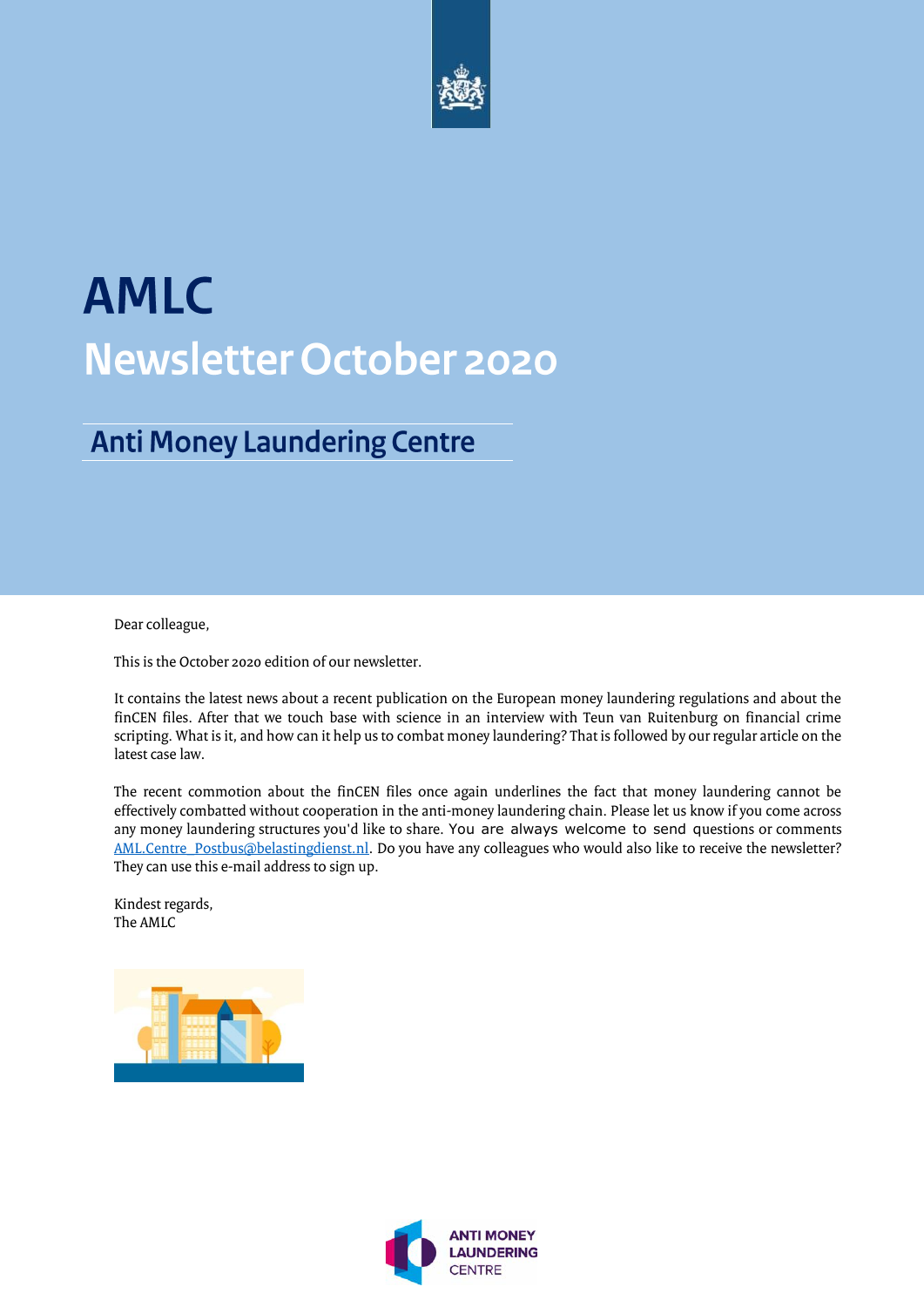

#### **'The European money laundering prohibition explained'**

Senna Kerssies, now a PhD student at the Willem Pompe Institute for Criminal Law (UU), recently published a paper on European m oney laundering legislation. She provides an overview of relevant European legal instruments, including how the Directive on combating money laundering by criminal law (2018/1673) relates to AMLD4 (the Fourth Anti-Money Laundering Directive, 2015/849) and AMLD5 (the Fifth Anti-Money Laundering Directive, amendment of AMLD4, 2018/843). The Directive on combating money laundering by criminal law was passed shortly after the adoption of AMLD5, so why does it not cover the prohibition of money laundering? The short answer: since the specific objective was to harmonise Member States' criminal laws, Article 114 TFEU (on which AMLD4 and AMLD5 are based) could not serve as a legal basis. Questions have also been raised about the correctness of the position adopted by the AMLC in a previous newsletter to the effect that Dutch legislation already meets the obligations of the Money Laundering Directive. The short answer: Yes.

The paper – in Dutch- can be ordere[d here.](https://www.wolfpublishers.eu/europese-witwasverbod)

#### **FinCEN files**

It will not have escaped anyone's notice that we were recently confronted with another leak of financial data revealing possible money laundering structure. The FinCEN files contain more than 2,000 suspicious activity reports (gatekeepers' reports to the FIU's American counterpart) and thousands of bulk transactions concerning correspondent banking (a service that facilitates foreign payments and payments in foreign currency; in this case dollar transactions). The information was shared via an international journalists' collective with journalists who uncover cover-up structures relevant to their own country. Some of the information was also released via the website of the journalists' collective. This seems to be less information than what the journalists have in their possession.

What makes this leak different from previous ones is that it involves secret information from another state. The US government takes the [position](https://www.fincen.gov/news/news-releases/statement-fincen-regarding-unlawfully-disclosed-suspicious-activity-reports) that those who disclose information about the suspicious activity reports are committing a criminal offence. [Previous leaks](https://www.bbc.com/news/business-41877932) concerned information originating from private companies (the Paradise papers, the Panama papers, Swiss leaks, Lux leaks, offshore leaks).

The AMLC is examining the information that has been made public. It is too soon for us to draw any conclusions at this stage because we need to consider the reliability aspect and compare the information to other sources. That includes the gatekeeper role of the banks.

#### **No Shelter**

l

One of the headlines in a Dutch paper on the FinCEN files is a good opportunity to tell something about the No Shelter project. The headline reads[: How shady roubles flow through Nieuwegein.](https://www.trouw.nl/economie/hoe-schimmige-roebels-door-nieuwegein-vloeien~b40f6e45/?referrer=https%3A%2F%2Fwww.google.nl%2Furl%3Fsa%3Dt%26rct%3Dj%26q%3D%26esrc%3Ds%26source%3Dweb%26cd%3D%26ved%3D2ahUKEwjvmb_Ww6LsAhVDCuwKHTEPCPQQFjAAegQICBAC%26url%3Dhttps%253A%252F%252Fwww.trouw.nl%252Feconomie%252Fhoe-schimmige-roebels-door-nieuwegein-vloeien%7Eb40f6e45%252F%26usg%3DAOvVaw3jQQMPz0krxgrgwnoMFcQZ) It concerns, among other things, a legal entity on a remote business park in Nieuwegein. To set up a Dutch legal entity, you obviously need a civillaw notary, but what you need to arrange yourself are a director and an address for this legal entity. The addresses and also directors are the focus of the No Shelter project.

The IDEA Summerjam 2019<sup>1</sup> has started a pilot of the No Shelter project, namely the joint mapping of the shadow trust sector. The reason for this included publications on the cutting up of trust services and the shadow trust sector

 $<sup>1</sup>$  IDEA is the FIOD's digital ideas platform that helps innovations move forward. During the FIOD IDEA</sup> Summerjam, all kinds of parties (both public and private) come together to brainstorm about problems and solutions. From this, one winning idea is chosen and, under the project supervision of the innovation team NOVA of the FIOD, this idea will be further developed into a working solution in 3 months.

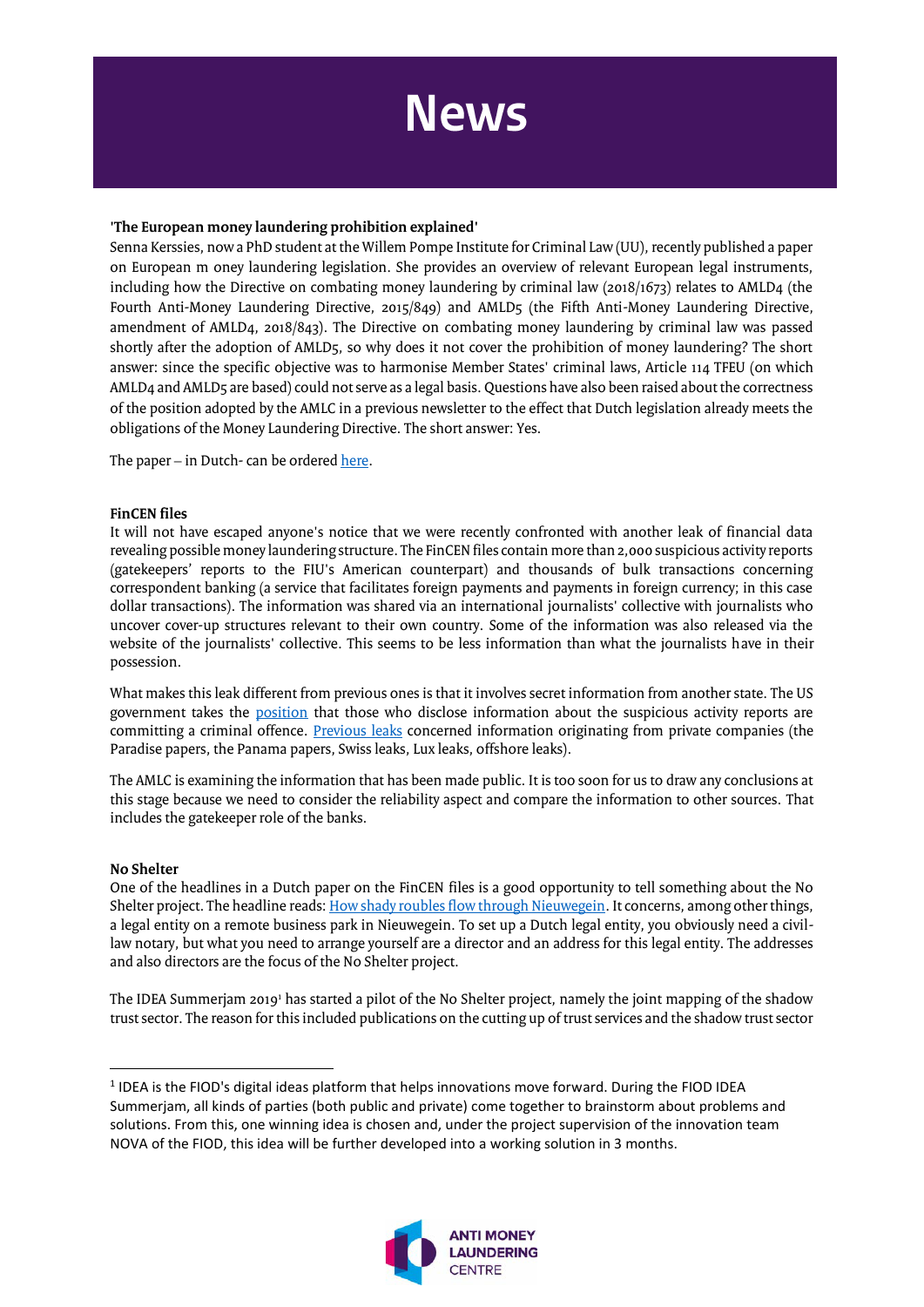that this will create, and a public-private partnership on this subject.<sup>2</sup> The pilot project involved the innovation team NOVA of the FIOD (project management) and colleagues from the Tax and Customs Administration, FIOD, Taskforce West Brabant Zeeland and AMLC.

It was decided to map high-risk addresses for the shadow trust sector on the basis of public information (such as the Trade Register). On the basis of various indicators, such as the number of legal entities registered at an address or indicators about the role of a director, a risk profile for addresses has been drawn up that provides insight into conspicuous domicile addresses in the Netherlands. The parties then each independently analysed and validated, based on their own sources, whether or not high-risk addresses are indeed present in relation to the shadow trust sector. An initial sample showed that approximately 30% of the addresses had indications of illegal trust services. These initial results from validation and analysis are valuable for further elaboration.



After the pilot, the AMLC took up the gauntlet to take the No Shelter project further. The focus of AMLC will be broader than that of the pilot which focused on the shadow trust sector. In the follow-up, we will focus on identifying various service providers (legal or illegal) who may be involved in concealing (international) corporate structures and facilitating money laundering. Service providers that can play a role in this include accountants, administrative offices, lawyers, banks, tax advisers, domiciliary providers, notaries and trust offices.

The AMLC is currently conducting exploratory talks with public and private parties on the follow-up to the No Shelter project. To be continued!

#### **Fraudulent investment institutions with a Dutch bank account**

The AFM is receiving more and more signals about high-risk investments in the case of [foreign providers.](https://afm.nl/nl-nl/consumenten/nieuws/2020/okt/signalen-dubieuze-partijen-signalenmonitor-najaar-2020) The providers operate in the Netherlands with a European Passport and therefore do not come under the supervision of the AFM. In some cases, the providers do not even have (or no longer have) the required European Passport and feign a certain legitimacy by using trade names very similar to those of licensed providers.

Online, the provider shows the investor healthy profits. The tipping point for the investor is reached at the 'cashout': the point where the investor wants to have the virtual profits paid out. That's where it all falls down: the provider fails to pay out. In reality, the investor's funds have never been invested. The funds are usually channelled away shortly after being credited. They are laundered through foreign companies, possibly using payment service providers.

The fact that the Dutch financial system enjoys a reputation for reliability makes it an attractive option for foreign providers to hold Dutch bank accounts to which the unsuspecting investor makes deposits. Red flags include:

- The absence of payment to (foreign) private investors (the 'cash-out')
- No sign of investment activities

 $\overline{\phantom{a}}$ 

- Payments (bulk) to unrelated foreign entities
- Low or no credit balance ('conduit account')

<sup>&</sup>lt;sup>[2](https://www.groene.nl/artikel/witwassen-in-een-flexkantoor)</sup> https://www.groene.nl/artikel/witwassen-in-een-flexkantoor, https://www.trouw.nl/nieuws/lees-ook-er-blijft-een-achterdeurvoor-witwassers-bestaan~bcsecs22/, https://www.nrc.nl/nieuws/2018/06/15/van-asielzoeker-tot-verdachte-milionair-a1606813.

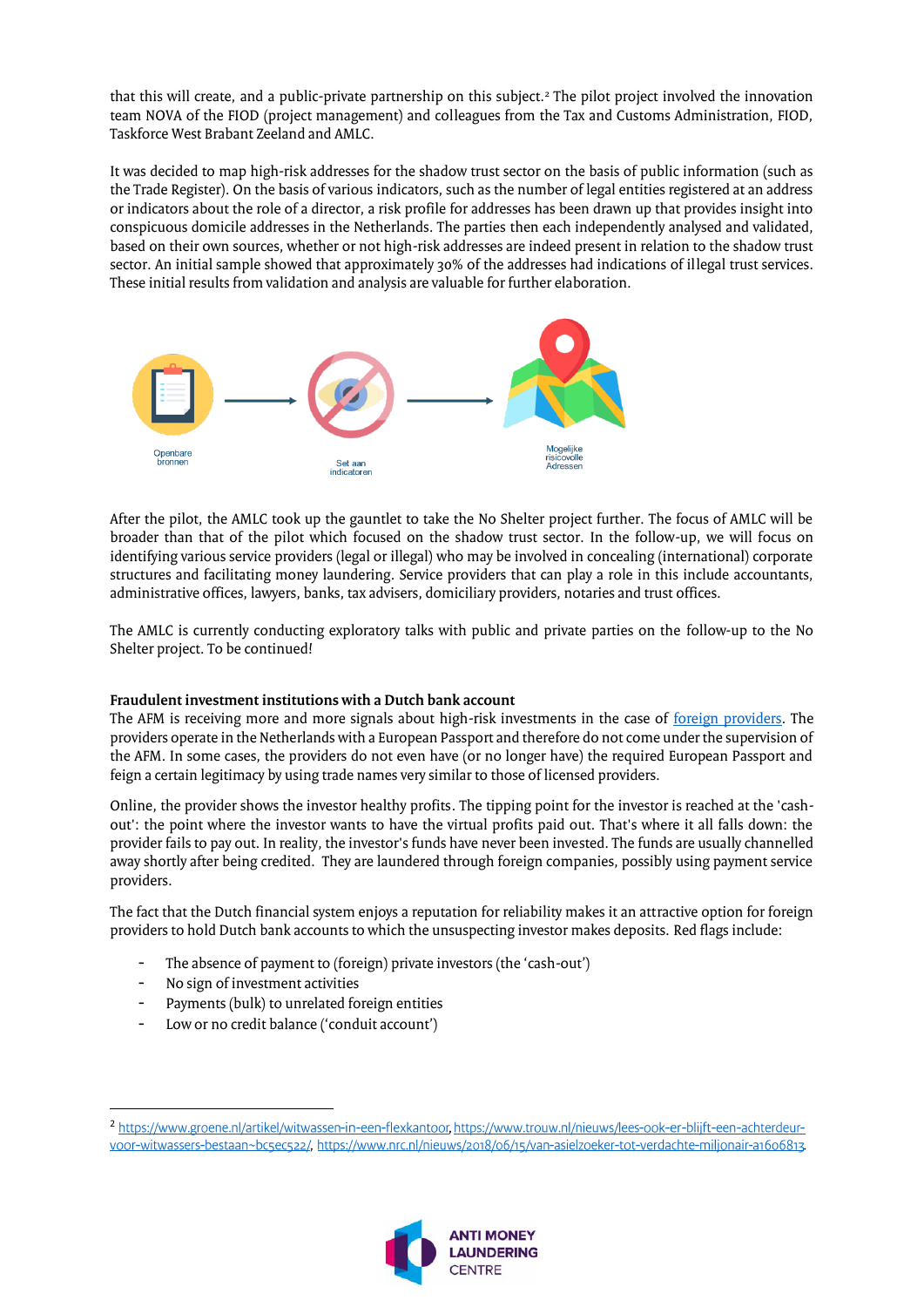## **Financial Crime Scripting**

*Interview with the project leader for Financial Crime Scripting: Teun van Ruitenburg (Follow the Money Team)*

#### **To start with the obvious question: who is Teun van Ruitenburg?**

I'm a criminologist and I've been working at the Policy & Strategy Department of the Public Prosecution Service since May 2019. All of my time at that department is devoted to the Follow the Money Team. Before that, I worked for 4 and a half years at the Criminology Section of the Erasmus University Rotterdam. During my time there I did my PhD research on the approach to outlaw motorcycle gangs in the Netherlands, which I defended in May of this year. I see it as a very interesting challenge in my current position to link science to practice and vice versa. This is also one of my roles in the Follow The Money Team: how can science help us to uncover criminal assets?



#### **Before we go into the content, what does the Follow the Money Team do?**

With the Follow the Money Team, the National Public Prosecutor's Office for Financial Economic and Environmental Offences (FP) and the FIOD join forces to uncover criminal assets and work up new criminal investigation signals. These signals are the result of data-driven investigations into existing and new sources to which innovative indicators are applied. The worlds of big data and financial investigation come together in the team. The signals generated are transmitted to our partners. Our focus is broader than confiscation and money laundering alone, and we work mainly regionally. We started in the Rotterdam region and are now in the Central Netherlands. We introduce the regions to our way of working so that in time they can continue it themselves.

#### **You are the project manager for** *financial crime scripting***, and that is...? Let's start with: what is** *crime scripting***?**

Crime scripting involves splitting up and analysing the logistical process of specific criminal activities. To give an example, the criminal process of cannabis farming can be broken down into acquiring a location, setting it up, purchasing growing materials, growing, harvesting and storage, marketing and finally the use of the proceeds. The model then goes on to show which service providers and opportunities (in legitimate business and the underworld) the criminal depends on for the 'successful' completion of these steps. After all, once you understand what factors and circumstances a criminal depends on to commit a crime, you can also identify ways of frustrating that process. The various barrier models that have been and are being developed in recent years within different government departments are the direct result of this methodology.

#### **And that takes us to** *financial* **crime scripting?**

While barrier models provide a clear insight into the different steps of criminal activity, it is striking that the currently available scripts pay little attention to the role of finance in them. By viewing crime scripts from a 'financial perspective', we try to develop *financial* crime scripts that provide an insight into the role of finance within the crime script of a specific criminal activity. In other words, a financial crime script such as this can provide an insight into the places in the crime script where the criminal is also dependent on money. To return to the example of cannabis farming, the criminal needs financing to pay for the raw materials and location, and the cannabis cutters have to be paid for their services. After that, money may be needed to transport the harvest and the waste by renting a van. Payments in this process can also be made from previously acquired criminal assets. This simple example illustrates the fact that financial crime scripting is a potentially valuable method we can use to investigate money flows in organised crime and expose financial structures. A financial crime script can similarly be made for activities such as cocaine trafficking, arms dealing or specific forms of fraud.

The development of a financial crime script is a new approach. This method is still being used to a limited extent both in the field of criminal investigation and in science. There are of course crime scripts for financial-economic

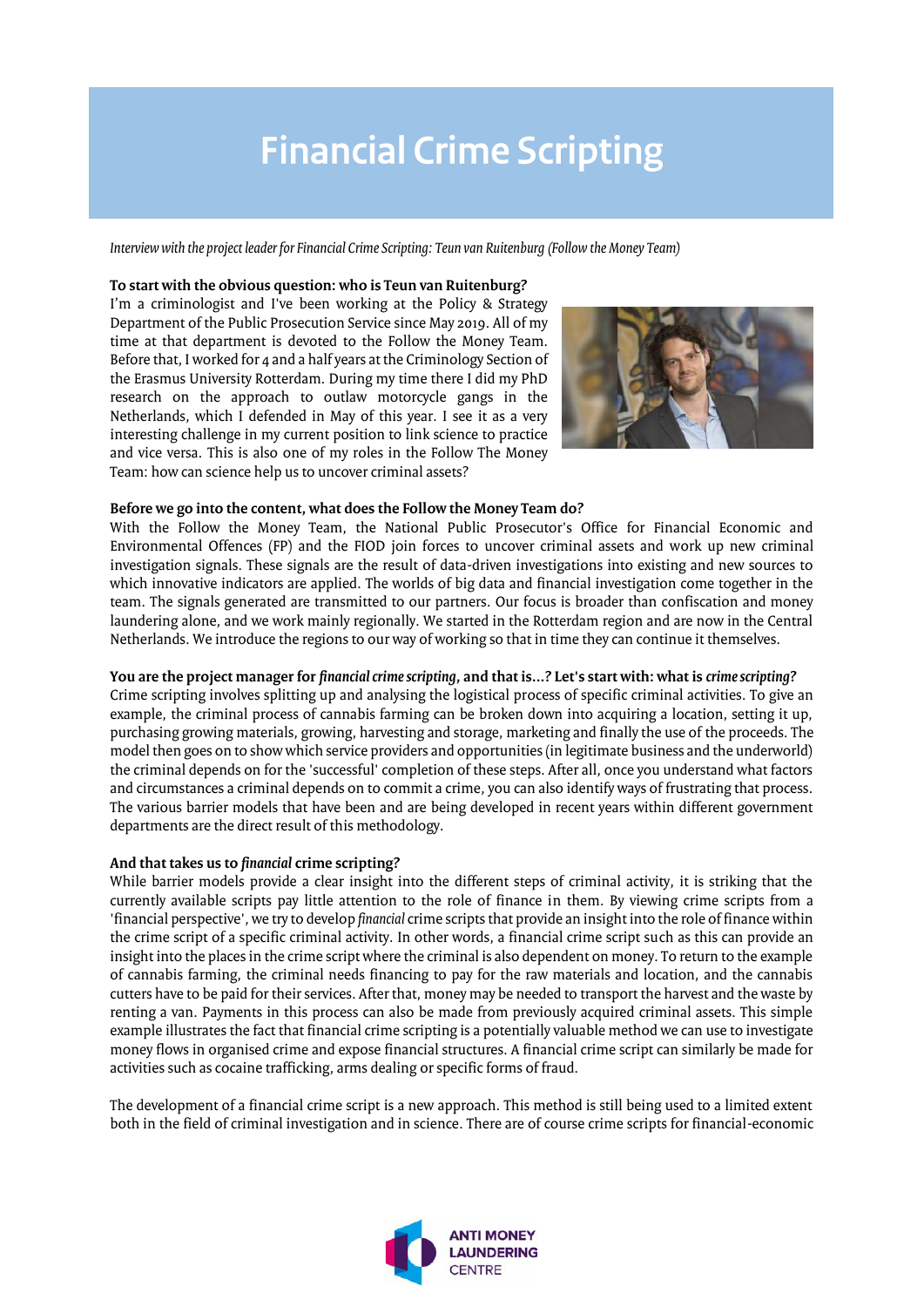crimes such as money laundering<sup>3</sup>, but these scripts, too, 'only' show which steps a criminal has to take to launder and not, for example, how much money it costs the criminal to go through them.

The added value of a financial crime script is that it helps us to look at crime more from a financial perspective. This is important because in most cases criminals are of course out for financial gain. Once we have an insight into the financial flows of a criminal activity, the financial crime script can also serve as a framework for gathering evidence in criminal investigations, confiscating criminal proceeds, but also for raising financial) and other barriers among private parties.

#### **So a financial crime script is not only important for government parties, but also for private parties?**

Certainly. Financial crime scripts could provide additional insights that can be shared with private parties to identify and frustrate crime at the front end.

#### **Sounds interesting, but also very large scale. How do you keep the project manageable?**

In this project we're focusing on one criminal activity: cocaine trafficking in the Netherlands. The production process of cocaine abroad will not be considered and nor (at first) will the possible export of the imported cocaine to foreign countries. Instead, we'll be looking at the financial flows from import onwards: extraction, processing, packaging, and dealing. All the way up to the sale to the user.



**Is the idea to put the script of the predicate offence in the picture and to help tackle money laundering, or could you ultimately develop a script for money laundering? After all, an advantage of the money laundering approach is that there's no need to focus on the predicate offence.** My answer to both questions is 'yes'. First of all, a financial crime script for a predicate offence gives you a clearer insight into how much money the different roles or facilitators generally earn within a script, and those insights could also be important to a money laundering investigation. At the same time, money laundering is of course also an independent offence that can be committed in various ways, which in turn can be elaborated on in various financial crime scripts. It would be very worthwhile to develop several financial crime scripts in the future so that we can see straight away how they are actually interwoven. After all, since money is made by various criminals in each step of a criminal activity, money also has to be laundered at each step of the process.

#### **Good luck with your project, keep us posted!**

 $\overline{a}$ 

<sup>3</sup> [https://researchportal.port.ac.uk/portal/en/theses/improving-the-prevention-of-money-laundering-in-the-united-kingdom\(8ca206d0](https://researchportal.port.ac.uk/portal/en/theses/improving-the-prevention-of-money-laundering-in-the-united-kingdom(8ca206d0-fc37-469e-8717-653eb68b41c3).html) [fc37-469e-8717-653eb68b41c3\).html](https://researchportal.port.ac.uk/portal/en/theses/improving-the-prevention-of-money-laundering-in-the-united-kingdom(8ca206d0-fc37-469e-8717-653eb68b41c3).html)

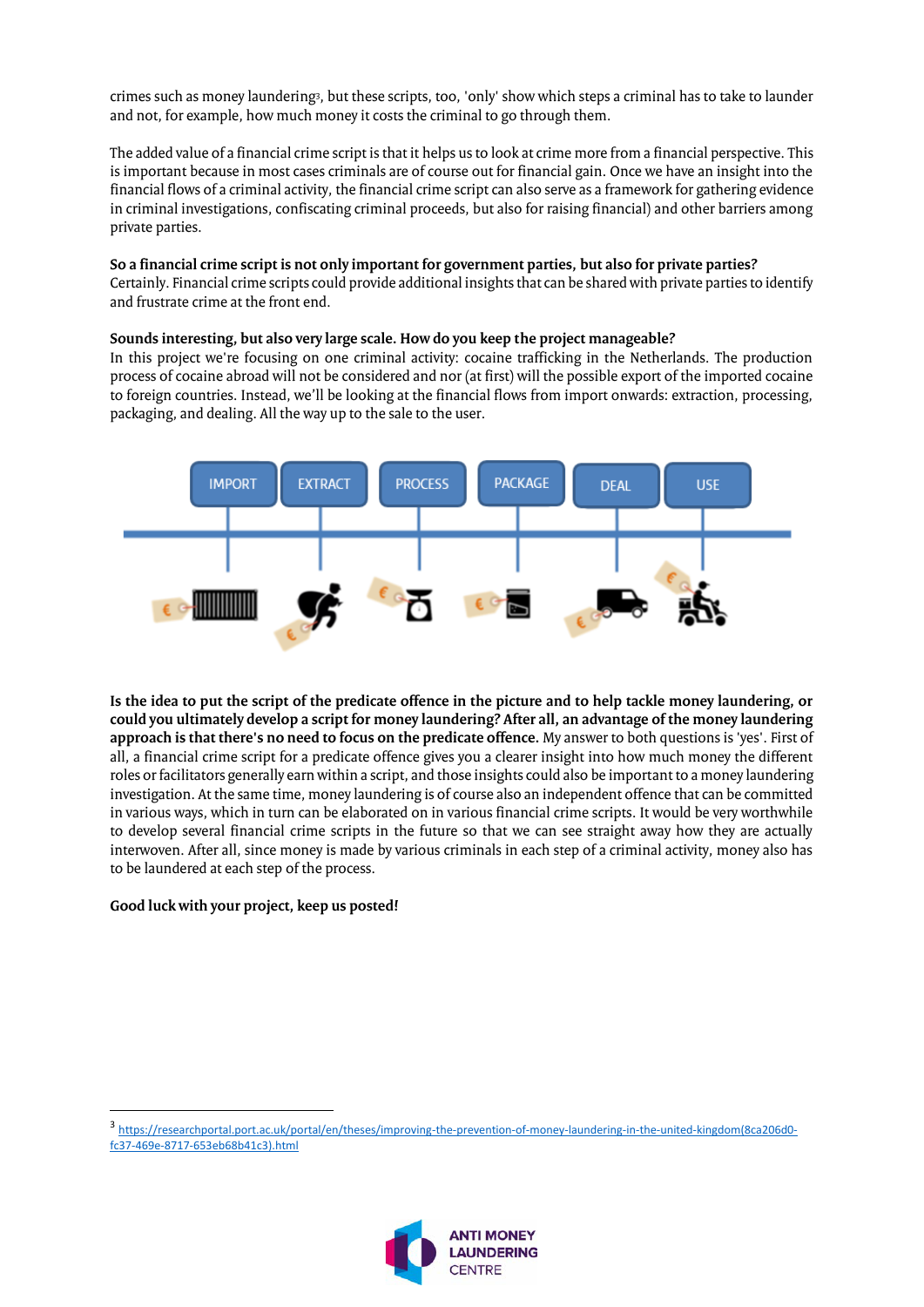## **Case law**

**Amsterdam Court of Appeal, 07-07-2020 standard for closing investment account[: ECLI:NL:GHAMS:2020:1992](https://uitspraken.rechtspraak.nl/inziendocument?id=ECLI:NL:GHAMS:2020:1992&showbutton=true&keyword=wwft)** The defendant is an investment firm offering 'execution only' services. This means that it does not give investment advice to its clients, but only provides a platform that clients can use to invest in securities. The claimant is a selfemployed person who placed an investment portfolio with the platform containing thousands of put and call options with a term until December 2023. The investment firm announced its intention to terminate the customer relationship and the claimant protested that this is unlawful.

Because of the large deposits, the investment firm subjected the claimant to an enhanced customer due diligence. This showed that the client was mentioned in the Panama Papers, has been expelled as a member of the Dutch Association of Tax Advisers and that the license of the trust and company services provided to which the customer was affiliated has been revoked by the Dutch Central Bank (DNB). The investor's argument against this is that he has never been convicted of a criminal offence, that he himself asked DNB to revoke his express trust licence and that all his deposits have been made with income known to the Tax and Customs Administration.

The Court of Appeal ruled that it was lawful for the investment firm to terminate the customer relationship. No longer having an investment account is less onerous than no longer having a payment account. Case law on the termination/continuation of a payment account, to which the claimant refers, therefore does not necessarily apply to the current situation. The contract relating to the investment account may, in principle, be terminated **without** serious or compelling reasons. The court of appeal found that the outcome of the intensified customer due diligence did not lead to an actual chance of reputational damage or the withdrawal of the license of the investment business, and that there was no serious or compelling reason to terminate the client agreement. However, this does not alter the fact that the outcome of the customer due diligence gave good cause to place the claimant in a higher risk category and that the investment company could decide to terminate the customer relationship.

The claimant also argued that the circumstances that came to light during the enhanced customer due diligence already existed when the investment relationship was entered into and could have been investigated at that time. In spite of that, the investment firm was entitled to carry out an enhanced customer due diligence at a later stage and to decide to terminate the customer relationship based on its findings.

The investment firm was however required to give the customer time to relocate the portfolio, and he was given until 31 December 2020 to do so.

#### **Board of Discipline Amsterdam 24-08-2020, cash payment to lawyer: ECLI:NL:TADRAMS:2020:190**

A lawyer has accepted cash from a client. The amount involved is not excessive, but the verdict of the disciplinary judge is clear. The starting point is that payments should be made by bank transfer unless there are facts or circumstances that justify cash payment, and amounts exceeding EUR 5,000 a year require consultation with the Dean (Article 6.27 of the Legal Profession Regulations). No facts or circumstances have been put forward in this case that indicate that there was an exceptional situation. The fact that the lawyer was said not to have asked for the cash payment himself is irrelevant.